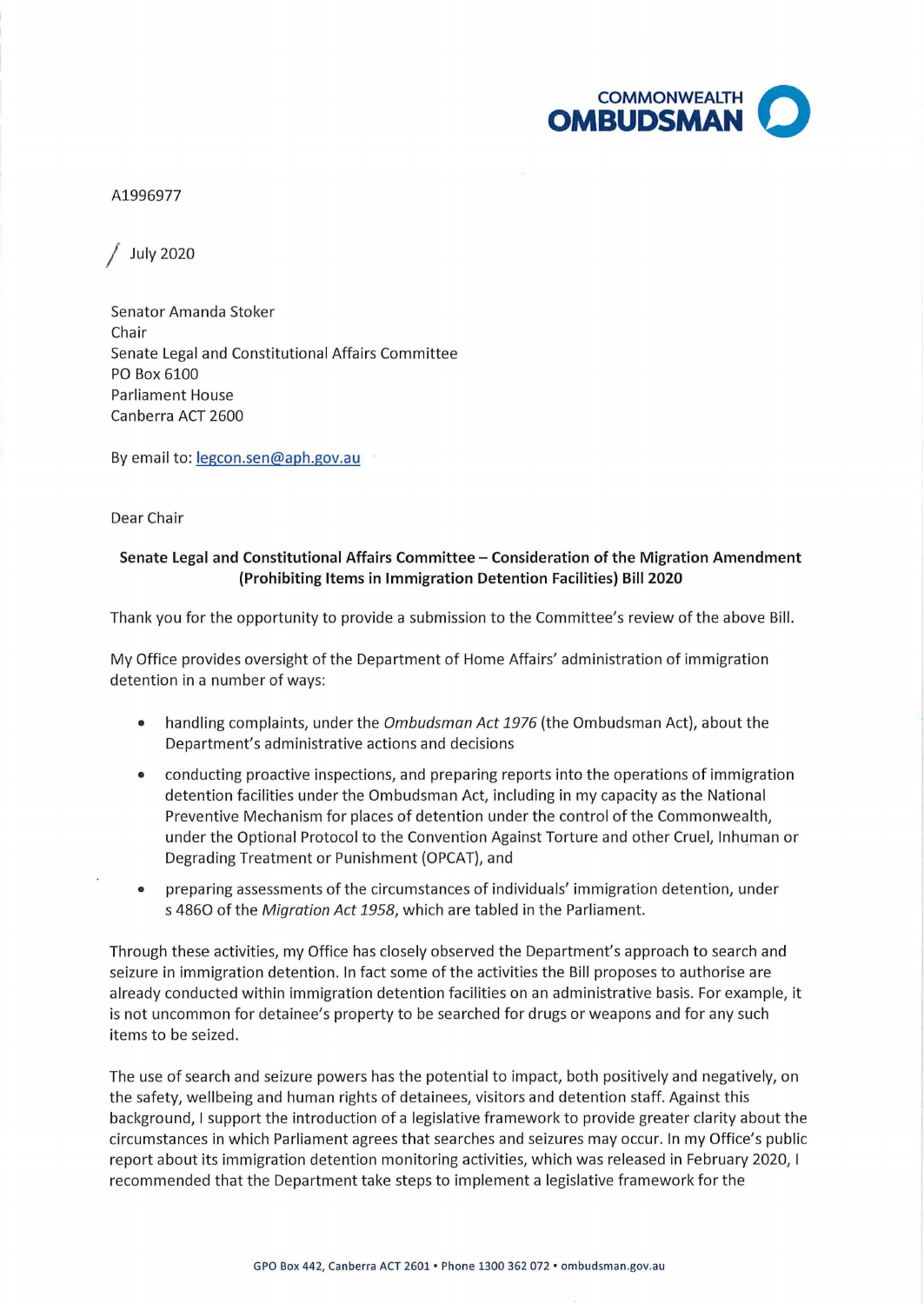administration and operation of its detention facilities. That report is available on my Office's website<sup>1</sup> and I have enclosed a copy with this letter.

Consistent with the provisions of the Ombudsman Act, I typically refrain from commenting on matters of policy that are more appropriately the purview of elected governments and parliament. Rather, my Office is focused on the administration of policy. That said, I am of the view that the principles of good administrative practice and respect for people's human rights- such as fairness, transparency, proportionality, rights to seek review or to complain and the availability of independent oversight – should guide the operations of immigration detention facilities.

This is particularly important given the nature of immigration detention in Australia. Detention is administrative in nature; it is centrally concerned with determining a person's immigration status, and it is not intended to be punitive. There is a risk, however, that its administration could take on a punitive character if the principles mentioned above are not upheld. For example, with respect to the matter of mobile telephones, upon which many detainees rely for maintaining regular contact with family and friends, a decision to seize telephones from detainees who are using them to facilitate criminal activity may be appropriate. However, a decision to ban telephones from a facility when only a cohort of detainees are using them for such purposes would lack proportionality and fairness.

These principles can be reflected in primary legislation, instruments, regulations or in the policies and procedures that guide staff on how the legislation is to be applied. In this case, the Bill, if passed, would need to be accompanied by clear, concise procedural guidance to ensure the Department's practical application of the powers is fair, reasonable and consistent with the Parliament's intentions. In particular, we would expect the Department to maintain policies and procedures to ensure vulnerable detainees are managed appropriately and not unduly subject to invasive searches.

We would also expect to see:

- regular training for all staff authorised to use the search and seizure powers to ensure they understand when and how they may be used
- clear information for detainees and visitors about their rights in respect of the search and seizure powers, including the right to complain internally and to our Office if they believe the powers have been used unreasonably or inappropriately, and
- procedural fairness so that visitors or detainees can dispute or appeal the decision to seize property, to have complaints reasonably addressed and to be provided with reasons for  $\blacksquare$  decisions.  $\blacksquare$

Building on the existing role that my Office plays in immigration detention, we are well placed to provide oversight of the activities of the Department and its officers to assess compliance with whatever legislative framework is put in place, and with any procedural guidance the Department provides to its staff. This oversight will occur through complaints from individuals as well as through our proactive inspection activities which are already undertaken under the Ombudsman Act. We would be happy to discuss options for more specific assurance if that were of interest to the Committee.

<sup>&</sup>lt;sup>1</sup> https://www.ombudsman.gov.au/ data/assets/pdf file/0017/109700/Immigration-Detention-Oversight-Report January-to-June-2019.pdf.